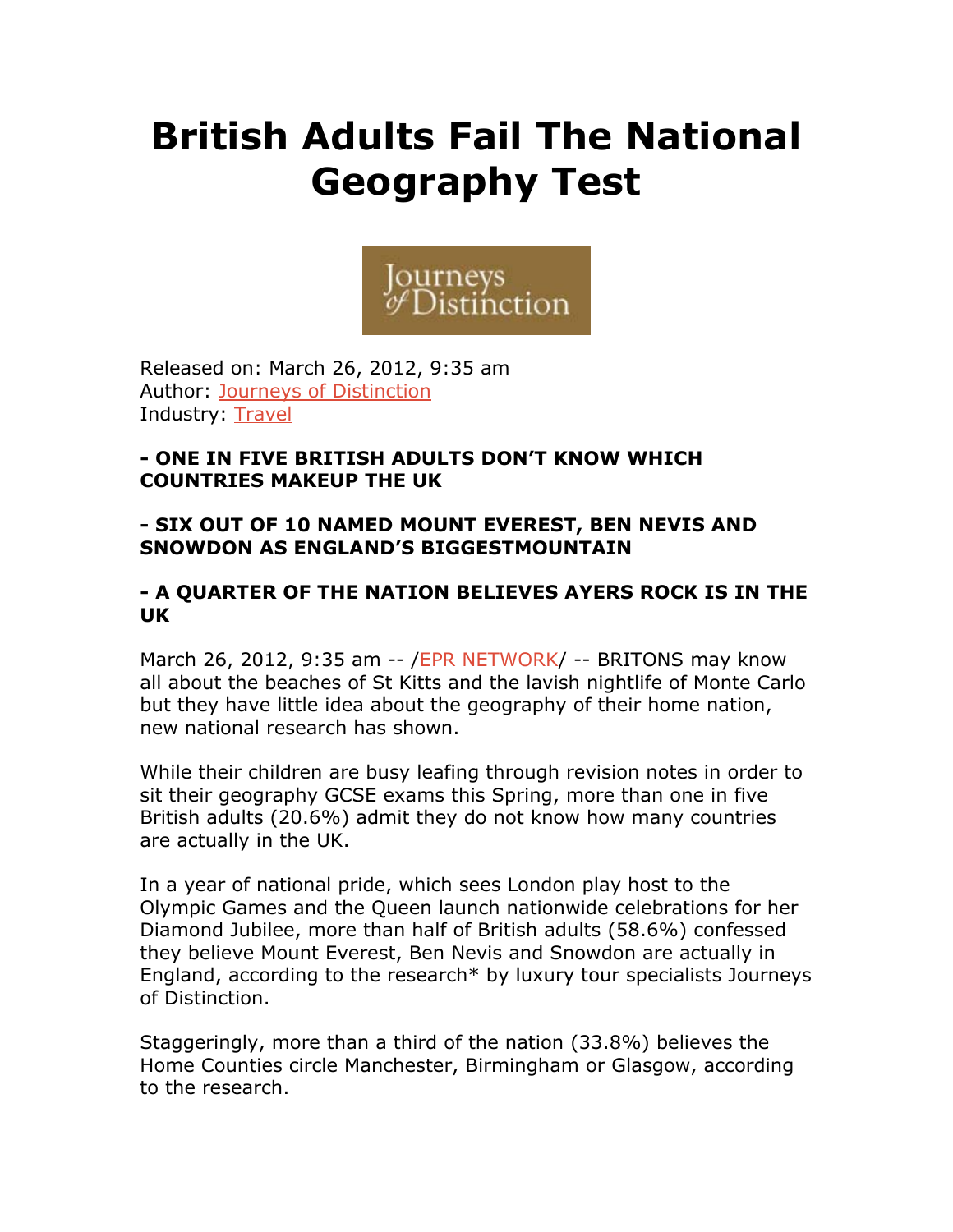Ten per cent of those polled have no idea that the huge Angel of the North is even in the UK, let alone in the north-east of England.

And almost a quarter of Brits think Australia's iconic Ayers Rock is actually in Britain, while one in 20 confessed they had absolutely no clue that Stonehenge is also based here in Britain.

Astonishingly, one in five Brits confessed they don't know where in the UK Britain's legendary seaside resort, Blackpool, is located. And the majority (53%) have no clue where Balmoral Castle is based.

Almost a third of the nation (32.3%) don't know that Canterbury, home to the world famous Canterbury Cathedral, is based in the county of Kent.

Many experts believe that advances in technology and the easy availability of online search engines which provide instant answers to any question anywhere, any time, means that people now don't need to store geographical information like they did in the last century.

The recession also means that British householders are tending to travel less - often now on just one holiday a year - which means UK trips are often abandoned in favour of Caribbean beaches or Alpine ski resorts and, thus, first –hand geographical knowledge of their home nation is immediately hindered.

Karen Gee, managing director of Journeys of Distinction, said: "We were astounded that while Britons clearly have an enviable and broad general knowledge of famous cities abroad – New York, Paris, Rome and many others – they seem to display a lack of geographical awareness when it comes to their own nation.

"It's such a shame because the UK has so many national treasures for people to experience, right here on their doorstep.

"That's why we launched our Journeys of Distinction Best of the UK Tour – to highlight these amazing places and incredible experiences existing right under our noses and to show people that they don't have to travel abroad to enjoy the holiday of a lifetime."

\*Research based on a poll of 2,000 British citizens, carried out by OnePoll on behalf of Journeys of Distinction in February 2012.

- Ends -